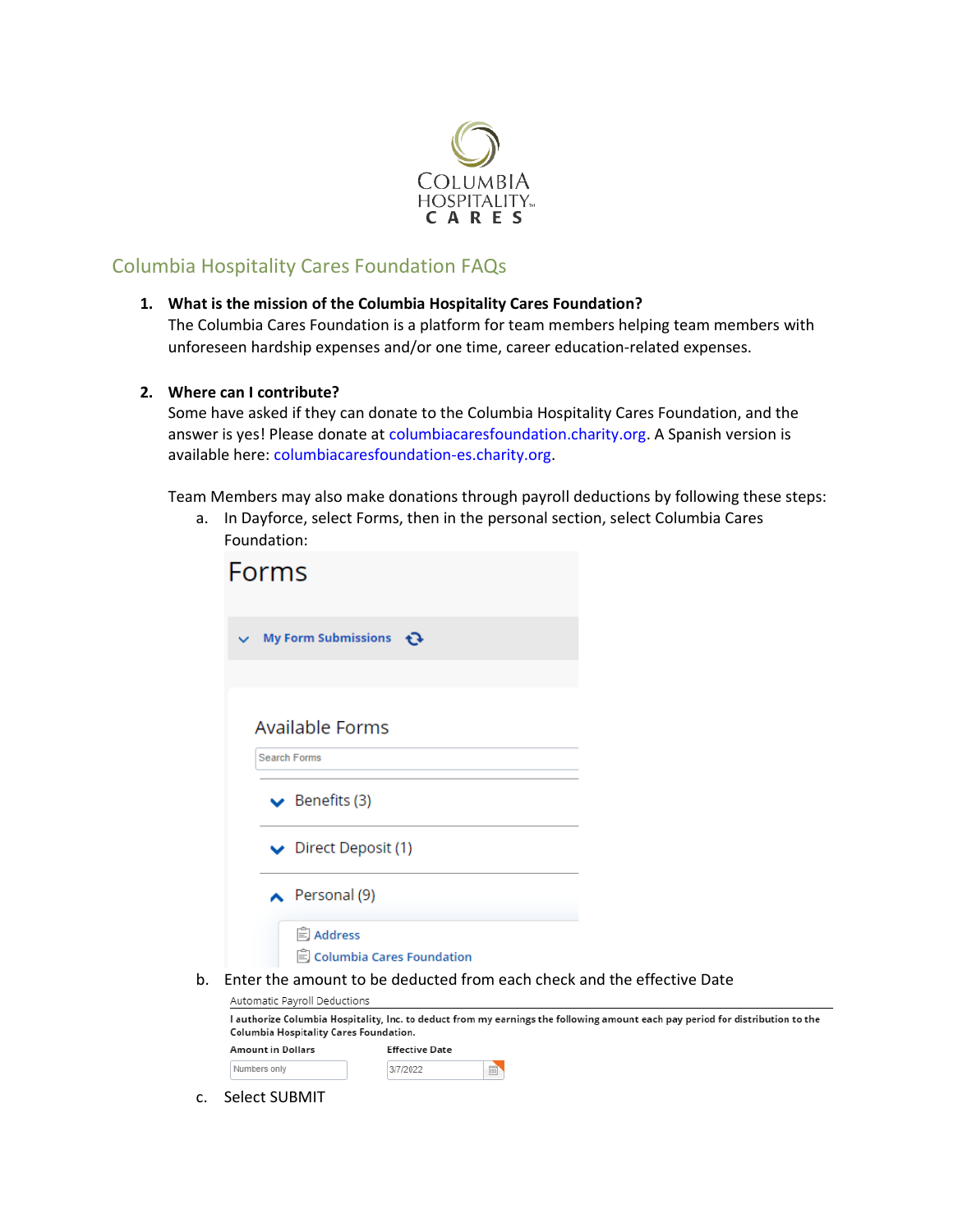## 3. **How will my contribution be used?**

Your donation helps the Foundation offer timely resources to those who may find themselves in financial, housing, medical, or catastrophic need.

At Columbia Hospitality our family is your family, so your tax-deductible donation - whether it be \$10 or \$500 - enables us to flexibly help the individuals that make up our teams across the country.

## **4. Do you have to work at Columbia Hospitality to contribute?**

Anyone who wants to support the team members of Columbia Hospitality is welcome and encouraged to contribute to our cause.

## **5. Are contributions tax-deductible?**

Yes, all donations to the Columbia Hospitality Cares Foundation are tax-deductible. You will receive a receipt for all donations from our third-party party administrator, Global Impact.

## 6. **My spouse/partner's company offers donation matching to any 501c3 organization. Does Columbia Hospitality Cares Foundation qualify for matching programs like this?** Yes, the Columbia Hospitality Cares Foundation qualifies for matching gift programs. Our foundation is hosted through an organization called Global Impact, which is a 501c3 organization and their EIN is 52-1273585. Individuals can contribute to the Columbia Hospitality Cares Foundation through our fiscal sponsor Global Impact. Upon contribution, please designate gifts to the Columbia Hospitality Cares Foundation.

## **7. Can I set-up an automatic donation directly from my paycheck?**

Yes! Please contact [payroll@columbiahospitality.com](mailto:payroll@columbiahospitality.com) for the form to sign-up. You can also sign up for reoccurring donations on the website, which can be deducted from your bank account or put on your credit card. A reoccurring donation can be cancelled at any time.